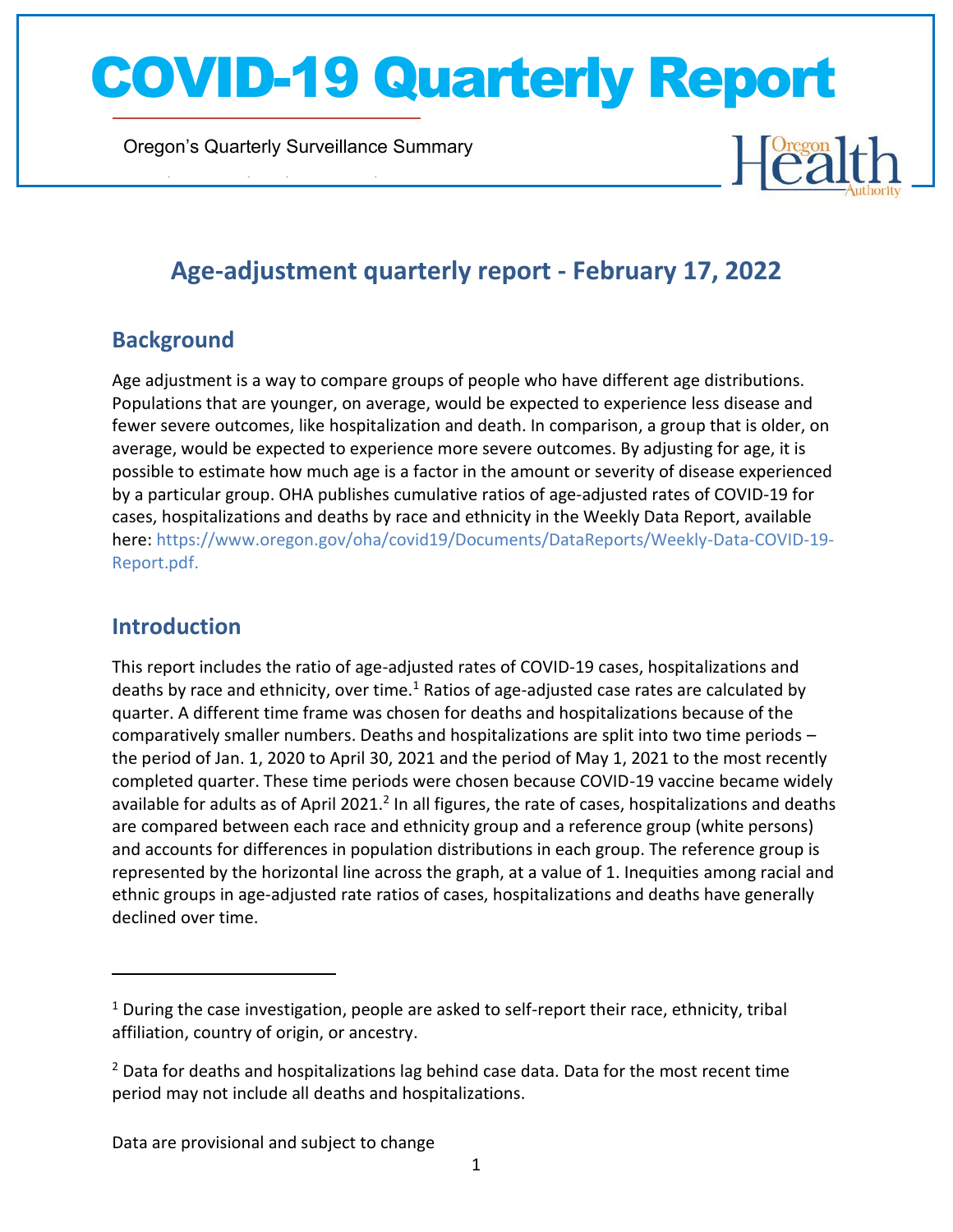Oregon's Quarterly Surveillance Summary

Novel Coronavirus (COVID-19)



**Hispanic persons were much more likely than white persons to be infected with COVID-19 before July 2021. More recently inequities among ethnic groups have been smaller.** 

**Figure 1. Age-adjusted rate ratios over time, by ethnicity (cases)**

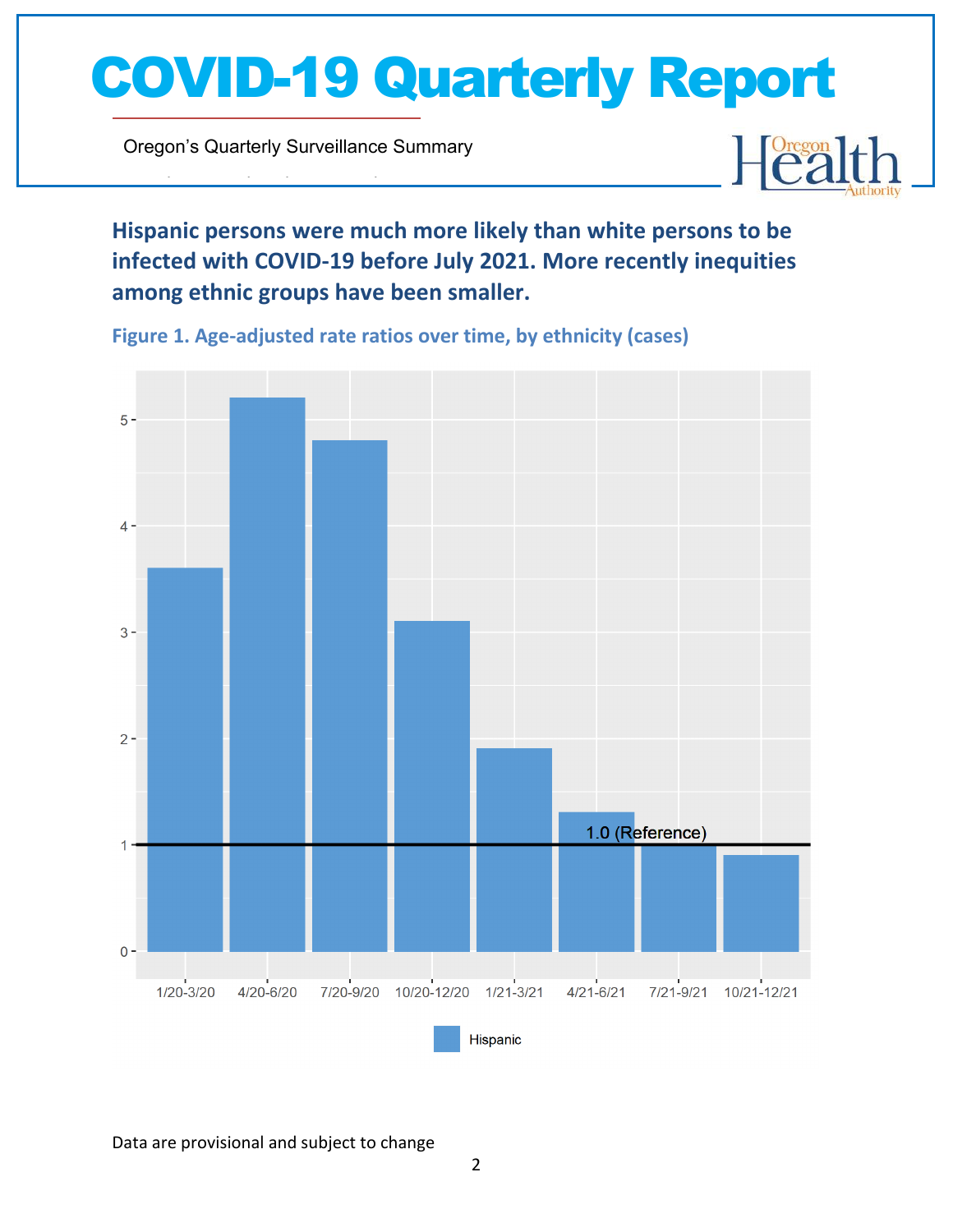Oregon's Quarterly Surveillance Summary

Novel Coronavirus (COVID-19)



**Inequity among racial groups was highest in Quarter 2 of 2020. This inequity in case rates has declined over time. American Indian/Alaska Native persons have been consistently more likely to be infected with COVID-19 than white persons.**

**Figure 2. Age-adjusted rate ratios over time, by race (cases)**

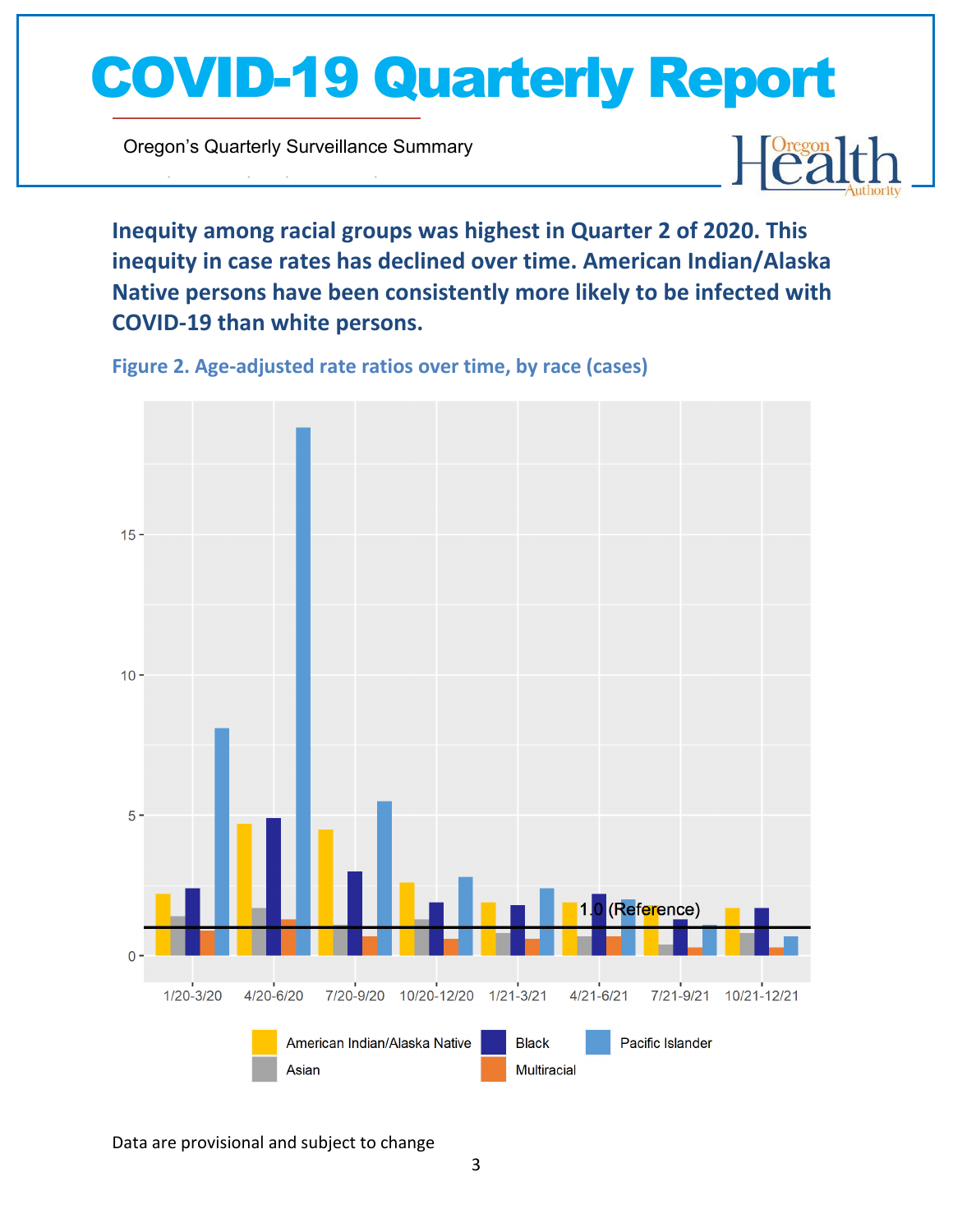Oregon's Quarterly Surveillance Summary

Novel Coronavirus (COVID-19)



**Hispanic persons were much more likely than white persons to be hospitalized with COVID-19 before April 2021. More recently, inequities among ethnic groups have been smaller.**

**Figure 3. Age-adjusted rate ratios over time, by ethnicity (hospitalizations)**

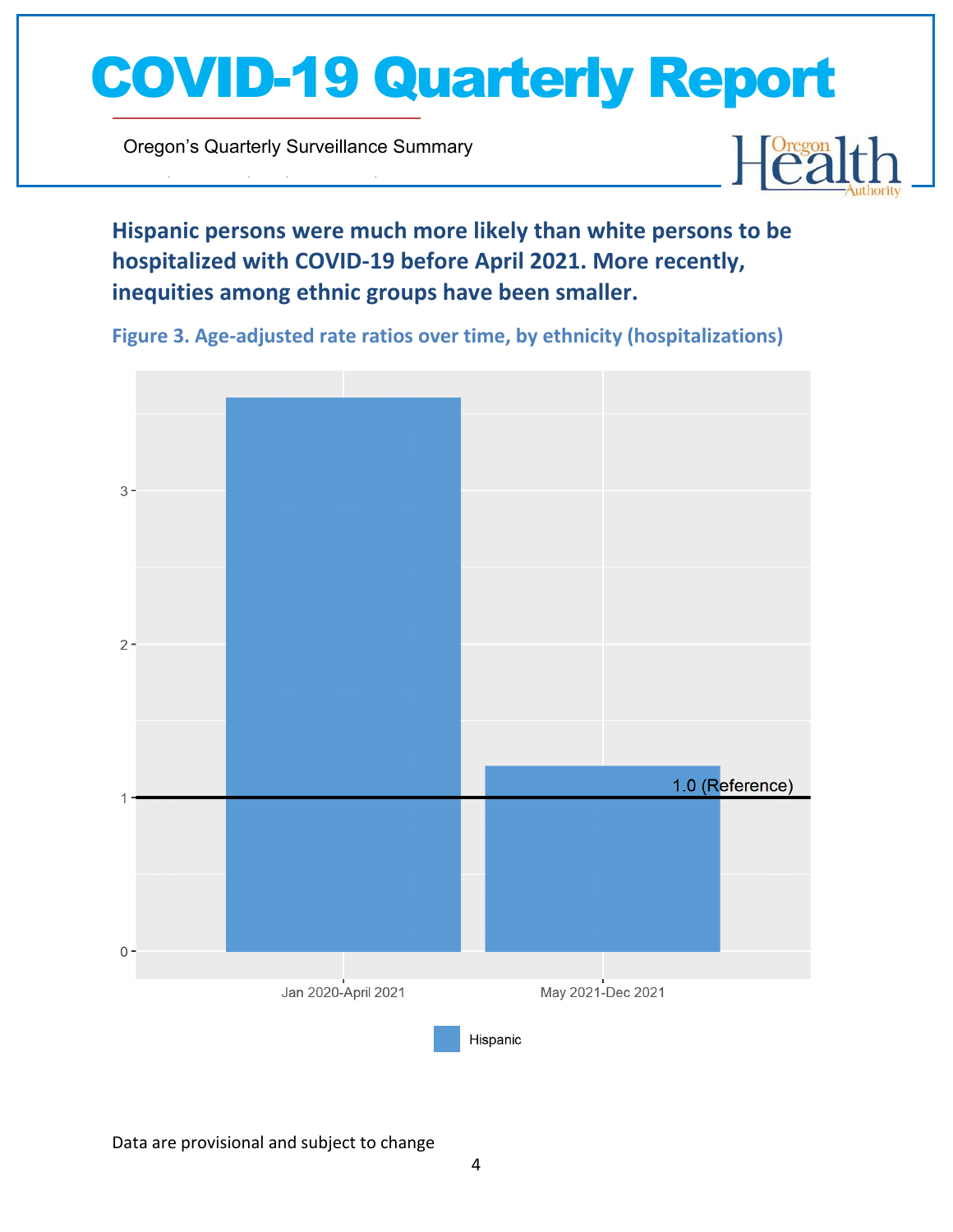Oregon's Quarterly Surveillance Summary

Novel Coronavirus (COVID-19)



**Inequity among racial groups has declined in the second time period. American Indian/Alaska Native, Black and Pacific Islander persons are still more likely to be hospitalized with COVID-19 than white persons.**

**Figure 4. Age-adjusted rate ratios over time, by race (hospitalizations)**

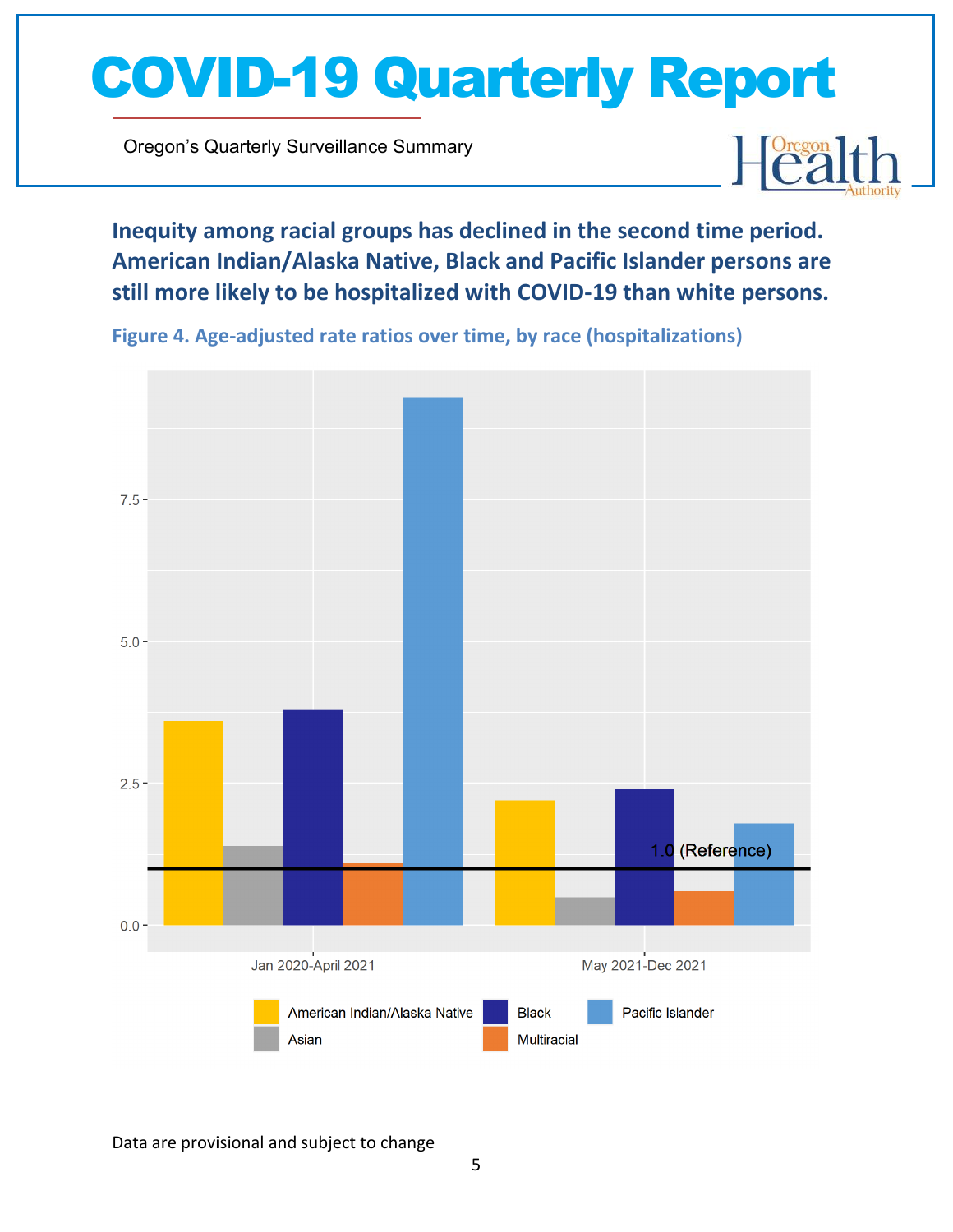Oregon's Quarterly Surveillance Summary

Novel Coronavirus (COVID-19)



**Hispanic persons were more likely than white persons to die with COVID-19 before April 2021. More recently, inequities among groups have been smaller.**

**Figure 5. Age-adjusted rate ratios over time, by ethnicity (deaths)**

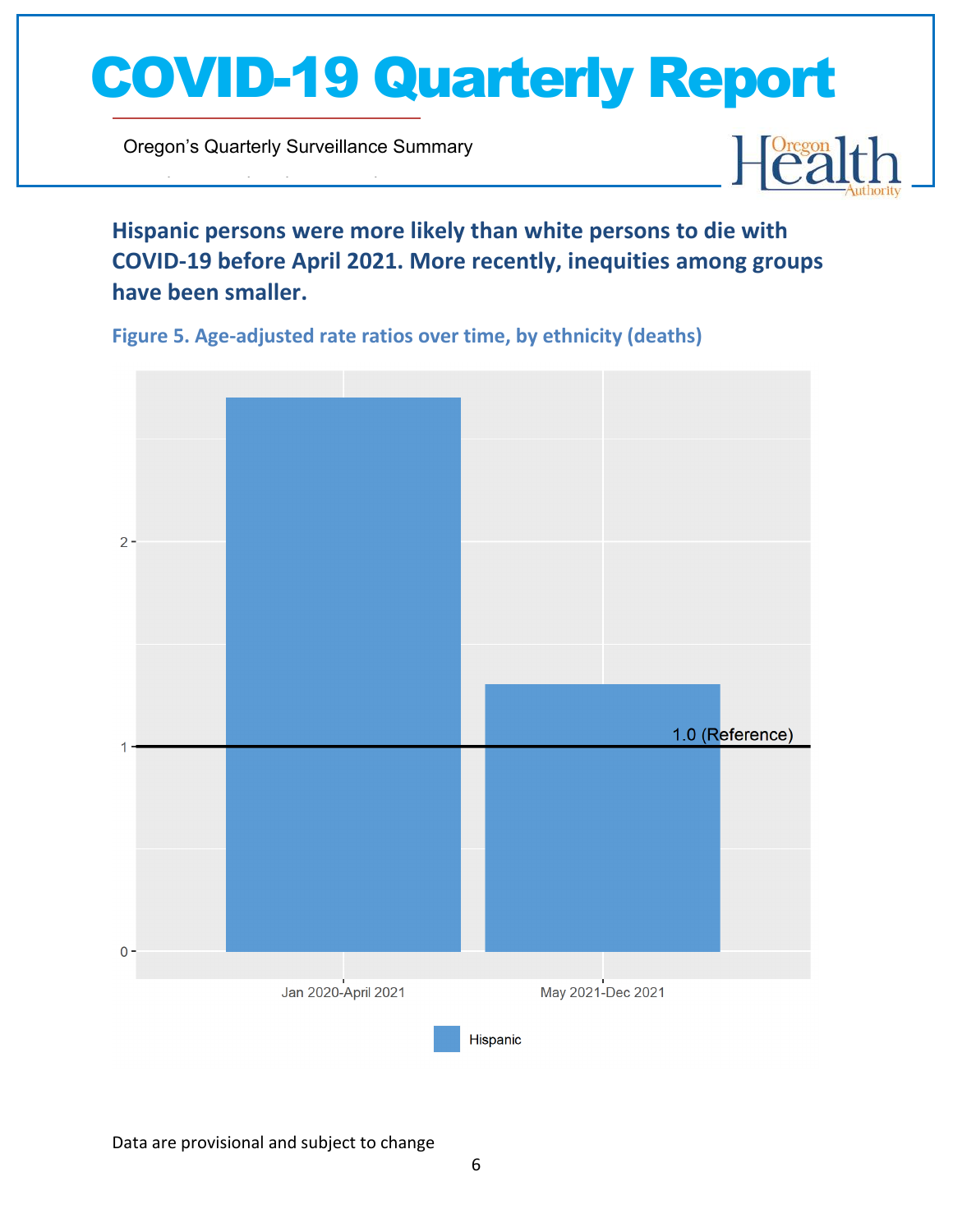Oregon's Quarterly Surveillance Summary

Novel Coronavirus (COVID-19)



**American Indian/Alaska Native, Black and Pacific Islander persons were more likely than white persons to die with COVID-19 in the period ending April 2021. Inequities among groups have been smaller in the more recent time period, but remain substantially elevated for American Indian/Alaska Native persons.**



**Figure 6. Age-adjusted rate ratios over time, by race (deaths)**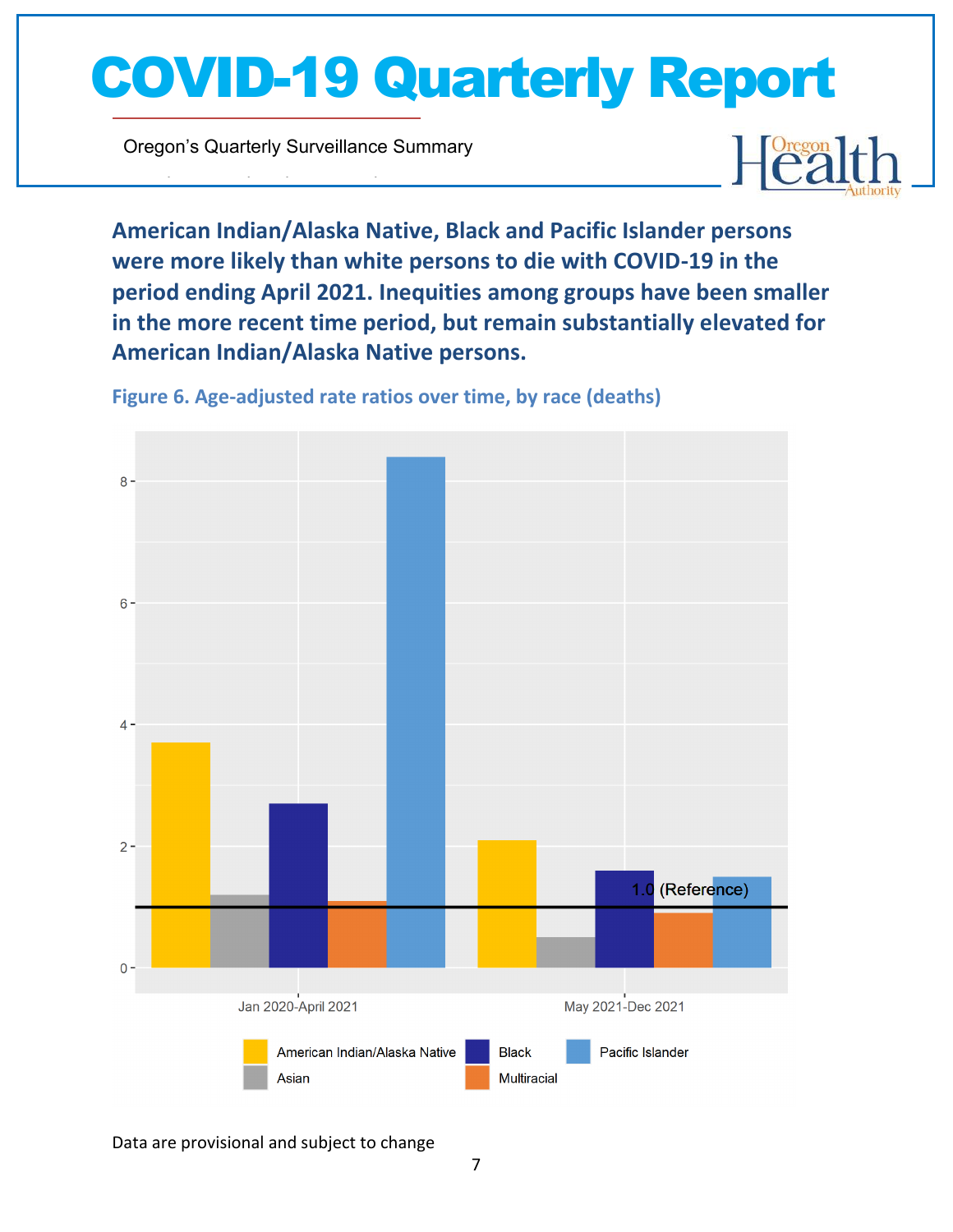Oregon's Quarterly Surveillance Summary

 $\mathcal{N}(\mathcal{N})$  . The coronavirus (COVID-19) is a coronavirus (COVID-19) is a coronavirus (COVID-19) is a coronavirus (COVID-19) is a coronavirus (COVID-19) is a coronavirus (COVID-19) is a coronavirus (COVID-19) is a coro



#### **Limitations**

The graphs in this report generally show a decline in inequities among racial and ethnic groups over time. The improvements in inequity may be due to vaccination uptake, a level of immunity following infection, community efforts and individual choices that reduce risk. However, this report is subject to limitations in the completeness of the COVID-19 data. For example, as the number of cases has risen, public health has not been able to interview all cases. Therefore, some data are incomplete. People with unknown racial identity, ethnic identity or hospitalization status could not be included in this analysis. The following section of the report shows the completeness of the COVID-19 data for race, ethnicity, and hospitalization status over time.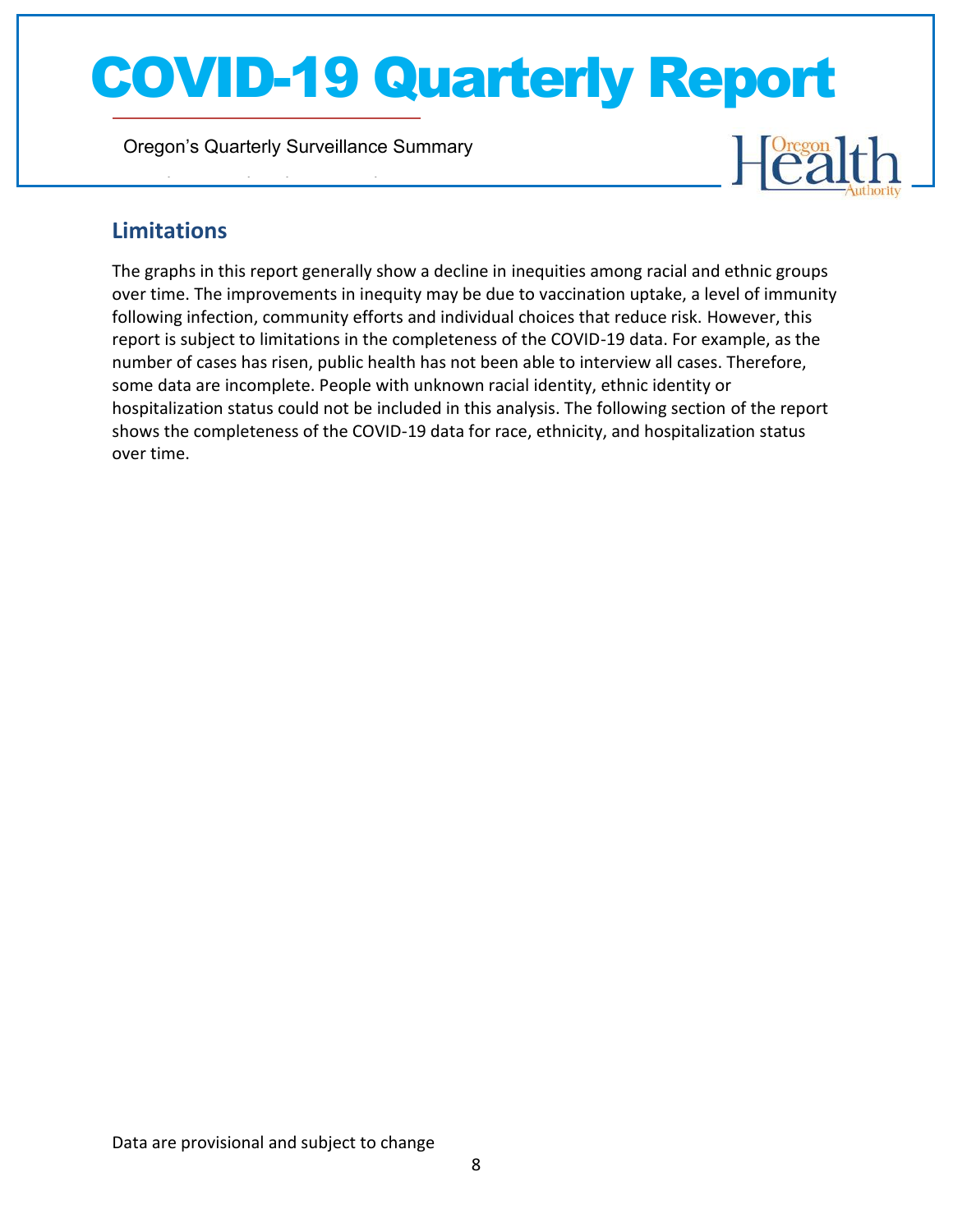Oregon's Quarterly Surveillance Summary

Novel Coronavirus (COVID-19)



#### **The proportion of cases with unknown racial identity, ethnic identity and hospitalization status has risen over time.**



**Figure 7. Proportion of cases with unknown ethnicity**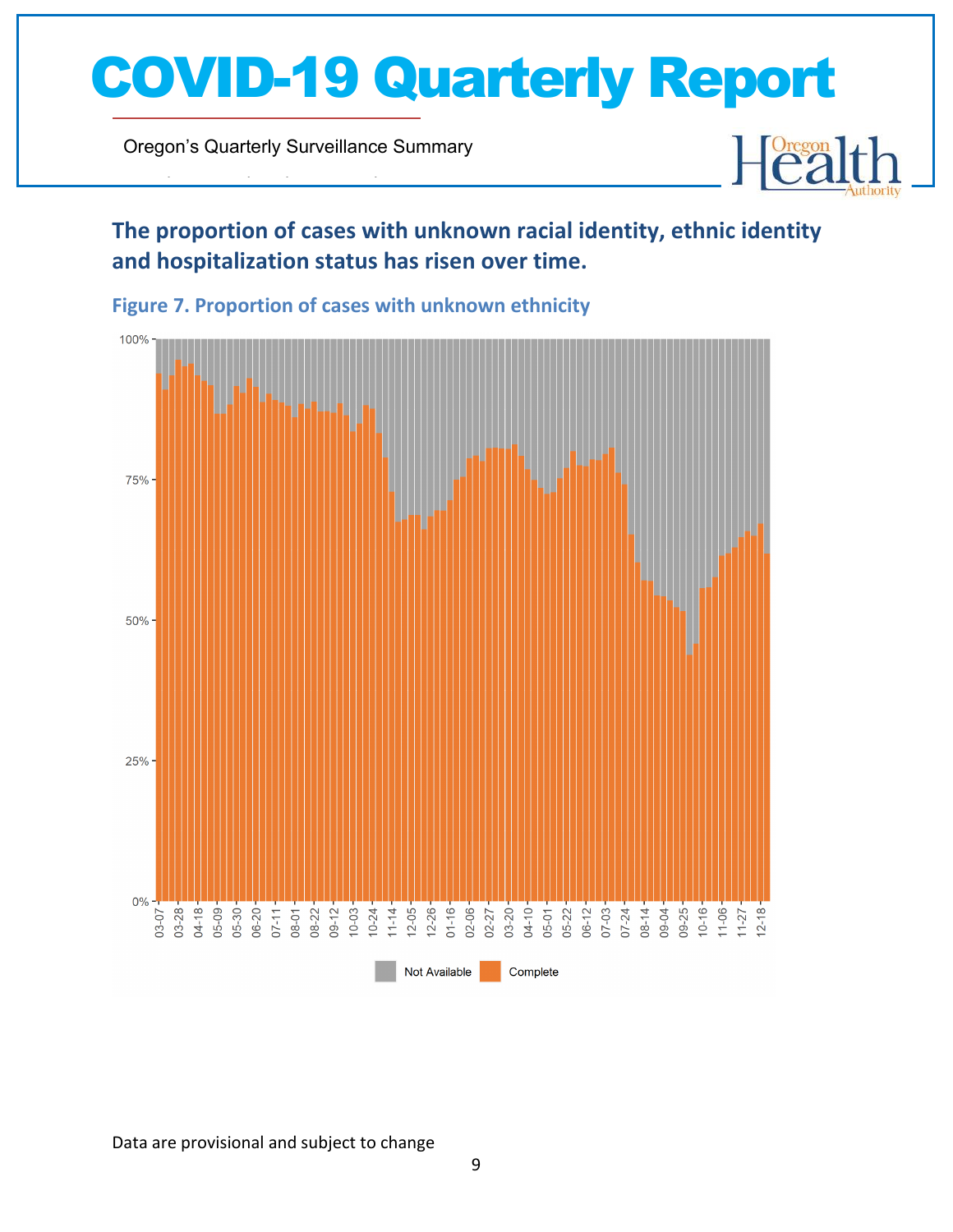$\left[\frac{O_{\text{regon}}}{O_{\text{2}}}\right]$ th

Oregon's Quarterly Surveillance Summary

Novel Coronavirus (COVID-19)



#### **Figure 8. Proportion of cases with unknown race**